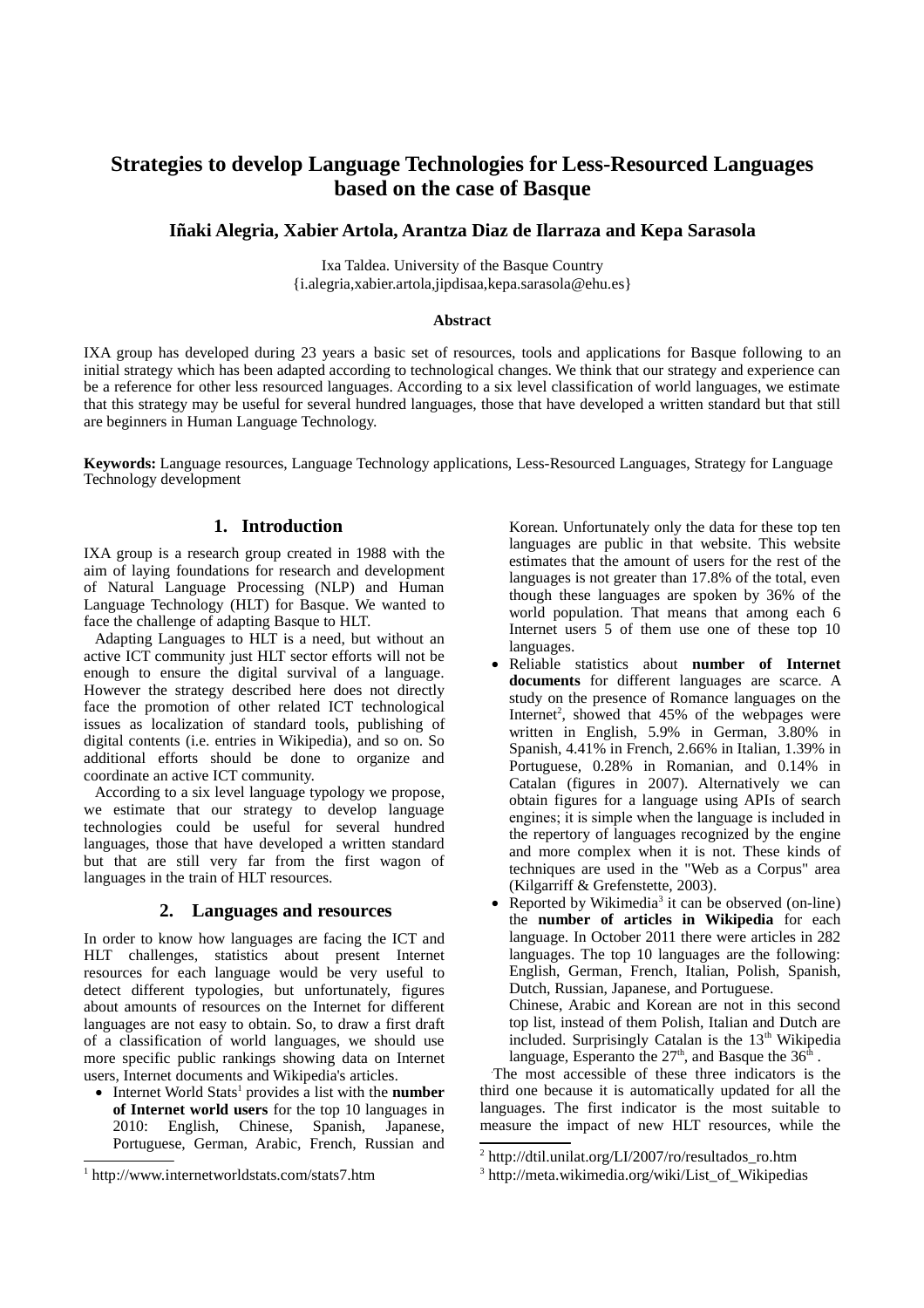second (unfortunately there are not reliable stats) and the third indicators would be more adequate to measure the activity degree of the speakers.

If we look for figures about HLT resources for different languages we can consult several public repositories, of course, bearing in mind that these information sources are not always complete (repositories refer to the products they offer, and the wiki-like sites only to those entered by volunteers), and so, they can not be used for rigorous comparisons. The first two sites manage resources and sell some of them; the two others are just for consulting:

- **ELRA<sup>4</sup>** : European Language Resources Association. This repository includes a list with more than 1000 resources for 60 languages that are distributed by ELRA agency (some products are free for research). The list includes 6 products for Basque. Recently ELRA has added a "universal catalog" with information about other products not distributed by ELRA. The catalog does not offer "Search by language" functionality. Recently ELRA created *The Universal Catalogue,* a new repository allowing for a collaborative enriching and comprising information regarding Language Resources (LRs) identified all over the world.
- LDC: Linguistic Data Consortium<sup>5</sup>. About 82 languages and more than 500 resources. Search by language is allowed. No products for Basque are described in it.
- **ACLWiki<sup>6</sup>** : there is a list of resources and tools built in a wiki-like way for 73 languages. The list includes 15 products for Basque.
- NLSR: Natural Language Soft Registry<sup>7</sup>. This repository includes software and resources for 30 languages, and it is managed by DFKI. Searching for Basque, it shows 3 specific products for Basque and other 59 products useful for "any language".

Additionally the *yourdictionary.com* website<sup>8</sup> presents links to on-line lexical resources for 307 languages. The set of links is not completely updated (for example, it includes only 5 links to Basque resources, but more than 40 are included in Hiztegia.net $9$  a website specialized in collecting such links for Basque), but it is a good reference to look for and to compare existing lexical resources for different languages.

Another indicator is the penetration of each language in the most popular linguistic services; for example, the presence/absence of the languages in word processing, search engines and machine-translation engines.

- The most popular word-processor is localized for around 91 languages and dialects<sup>10</sup>. Libre*Office* reports  $104<sup>11</sup>$ . Basque is in both.
- 4 http://www.elra.info/

- 6 http://aclweb.org/aclwiki/index.php?
- title=List\_of\_resources\_by\_language
- 7 http://registry.dfki.de/
- 8 http://www.yourdictionary.com/languages.html
- 9 http://www.hiztegia.net/
- 10
- http://www.microsoft.com/unlimitedpotential/programs/ll p.mspx
- The most popular search engine<sup>12</sup> includes language identification for 45 languages (see advanced search) where the Basque is not.
- The two most popular MT engines in Internet are BabelFish<sup>13</sup> and Google-Translate<sup>14</sup>. The first manages 13 languages and the second 63 including a a beta version for Basque.

Then, after this survey on possible indicators we can try to answer to our original question: *When a language is less-resourced?* Of course, the answer is relative, and for that we distinguish six different sets of languages:

- 1. First level: **English**. It is the language of 37.9% of the users of Internet. 45.00% of the web pages are written in English. 62% of the HLT resources described in LDC are available for English, 51% in ELRA. Almost all the HLT applications are available for English.
- 2. Second level: other **languages in the top 10 languages used in the web**. The top 10 languages cover 82.2% of the Internet users (55.4% excluding English). There are the languages for which active LR development continues and most major categories of HLT are represented. Most of the HLT kind of resources described in LDC or ELRA are available for those languages (45,79 % for German, 41,27 % for French, 40,76% for Spanish; 36,24% for Italian, and 31,31 % for Portuguese). Streiter et al. (2006) use the term "central languages" to refer to this set of languages.
- 3. Third level: around 70 **languages with any HLT resource** registered. There are 60 languages in ELRA, 82 in LDC, 73 in ACLWiki and 30 in NLSR.
- 4. Fourth level: around 300 **languages with any lexical resource on-line** registered in *yourdictionary.com (307 languages)*. Almost the same set of languages that is present in Wikipedia (282 languages).
- 5. Fifth level: here are included other 2,014 **languages that have writing systems** (Borin, 2009).
- 6. Sixth level: the big bag also including **only-spoken languages** in the world (more than 4,500).

This 6 level typology gives a relative definition of lessresourced languages, not an absolute definition, of course. Comparing with English all the other languages could be considered less-resourced, or we could say that except the 10 languages in the two first levels the rest can be considered less-resourced. The languages of the third level are lesser resourced than the languages of the second level, by definition, but we may consider that the situation of the languages in the  $5<sup>th</sup>$  and the  $6<sup>th</sup>$  levels are really endangered, and the  $3<sup>rd</sup>$  or the  $4<sup>th</sup>$  are the levels of languages usually called as less-resourced in the HLT domain.

This classification is not strict, but it may be useful to recognize application domains (sets of languages) for possible different strategies in the development of HLT

<sup>13</sup> http://babelfish.yahoo.com

<sup>5</sup> http://www.ldc.upenn.edu/Catalog/catalogSearch.jsp

<sup>11</sup> http://www.libreoffice.org/download/

<sup>12</sup> http://www.google.com

<sup>14</sup> http://translate.google.com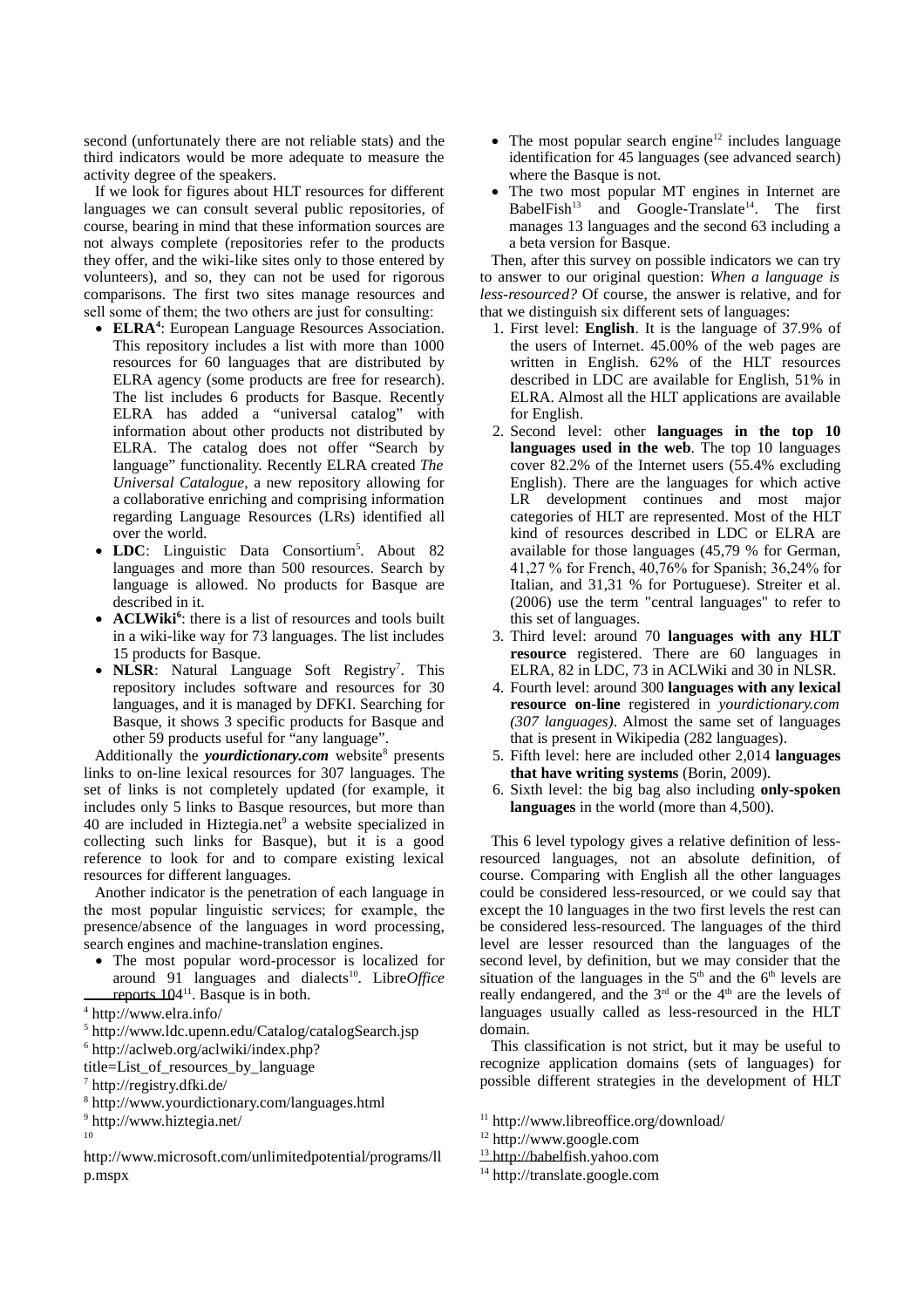really endangered, and the  $3<sup>rd</sup>$  or the  $4<sup>th</sup>$  are the levels of languages usually called as less-resourced in the HLT domain.

This classification is not strict, but it may be useful to recognize application domains (sets of languages) for possible different strategies in the development of HLT resources. However, there are some risks on the application of these indicators: languages with very active proponents may have a high visibility on Wikipedia which may not be significative of the presence of the language on the general Internet. For example, Catalan appears in the  $13<sup>th</sup>$  position in the ranking of the number of articles in Wikipedia, but Catalan is usually taken as a less resourced language; in fact, many papers on the automatic processing of Catalan are submitted to the  $SALTMIL$  workshops<sup>15</sup> (HLT for minority languages). Nevertheless the Wikipedia indicator is highly accessible, it is automatically updated for all the languages, and it is useful when used in conjunction with other indicators.

### **3. Strategy to develop Language Technology**

IXA group is a research group (ixa.si.ehu.es) created in 1988 by five university lecturers in the Computer Science Faculty of the University of the Basque Country with the aim of laying foundations for research and development of NLP software mainly for Basque. Our aim was to face the challenge of adapting Basque to language technology.

Now, twenty three years later on, IXA is a multidisciplinary group composed by 31 computer scientists and 10 linguists. It works in cooperation with more than 7 companies from Basque Country and 5 from abroad; it has been involved in the birth of two new spinoff companies; and there are several products of language technology we have built.

In recent years, several private companies and technology centers of the Basque Country have begun to get interested and to invest in this area. At the same time, more agents have come to be aware of the fact that collaboration is essential to the development of language technologies for minority languages. Fruits of this collaboration were the HIZKING21 project (2002-  $2005$ <sup>16</sup>, ANHITZ project (2006-2008)<sup>17</sup> and BERBATEK  $(2009-2011)^{18}$ . These projects were accepted by the Government of the Basque Country in the framework of a new strategic research line called 'Language Info-Engineering'.

At the very beginning, our first funding was associated to the creation of a translation system for Spanish-Basque. After some preliminary studies we realized that it was more important to concentrate our efforts in creating basic tools and resources for Basque (morphological analyzer/generator, syntactic analyzers …) that could be

used later on to build general language application rather than creating an *ad hoc* MT system with probably small accuracy.

This thought was the seed to design our strategy to make progress in the adaptation of Basque to Language Technology. This way we could face up to the scarcity of the resources and tools that could make possible the development in Language Technology for Basque at a reasonable and competitive rate.

We presented an open proposal for making progress in HLT (Aduriz et al., 1998). Anyway, the steps proposed did not correspond exactly with those observed in the history of the processing of English, because the resources available for the treatment of the language allowed facing problems in a different way, and because English LRs did not evolve as the result of a single coordinated plan. Instead many independent efforts produced these English LRs to address specific project needs.

Our strategy focuses on two crucial points:

1) Need of **standardization** of resources to be useful in different researches, tools and applications.

2) Need of **incremental design and development** of language resources, tools, and applications in a parallel and coordinated way in order to get the best benefit from them. Language foundations and research are essential to create any tool or application; but in the same way tools and applications will be very helpful in the research and improvement of language foundations.

Following this, our steps on standardization of resources brought us to adopt TEI and XML standards as a basis for linguistic annotation at the different levels of processing, and also to the definition of a general methodology for corpus annotation (Artola et al., 2009).

In the same way, taking as reference our experience in incremental design and development of resources/tools, we propose four phases as a general strategy for language processing (Alegria et al., 2011):

- 1. Initial phase: Establishing foundations. First compilation of a Corpus (collection of raw text without any tagging mark). Design and implementation of our lexical data-base (EDBL) that will be the base for much of the tools and applications. Initial set of machine-readable dictionaries. Definition of the morphological description of Basque.<br>2. Second phase: De
- Developing basic tools and applications. Enhancement of the corpus in such a way that word-forms are tagged with their part of speech and lemma. Enrichment of the lexical database with information about part of speech and morphology. Morphological analyzer, lemmatizer/tagger. Spelling checker and corrector (although in morphologically simple languages a word list could be enough, in Basque we can not take this approach). Implementation of statistical tools for the treatment of corpus.
- 3. Third phase: Advanced tools and applications. An environment for tool integration. Enhancement of the corpus with syntactic information. Enrichment of the lexical database with information about multiword

<sup>15</sup> http://ixa2.si.ehu.es/saltmil/

<sup>16</sup> http://www.elhuyar.org/hizkuntza-

zerbitzuak/EN/Hizking-21-project

<sup>17</sup> http://www.elhuyar.org/hizkuntza-

zerbitzuak/EN/Anhitz-project

<sup>18</sup> http://elhuyar.org/hizkuntza-zerbitzuak/EN/Berbatek- (2009-2011)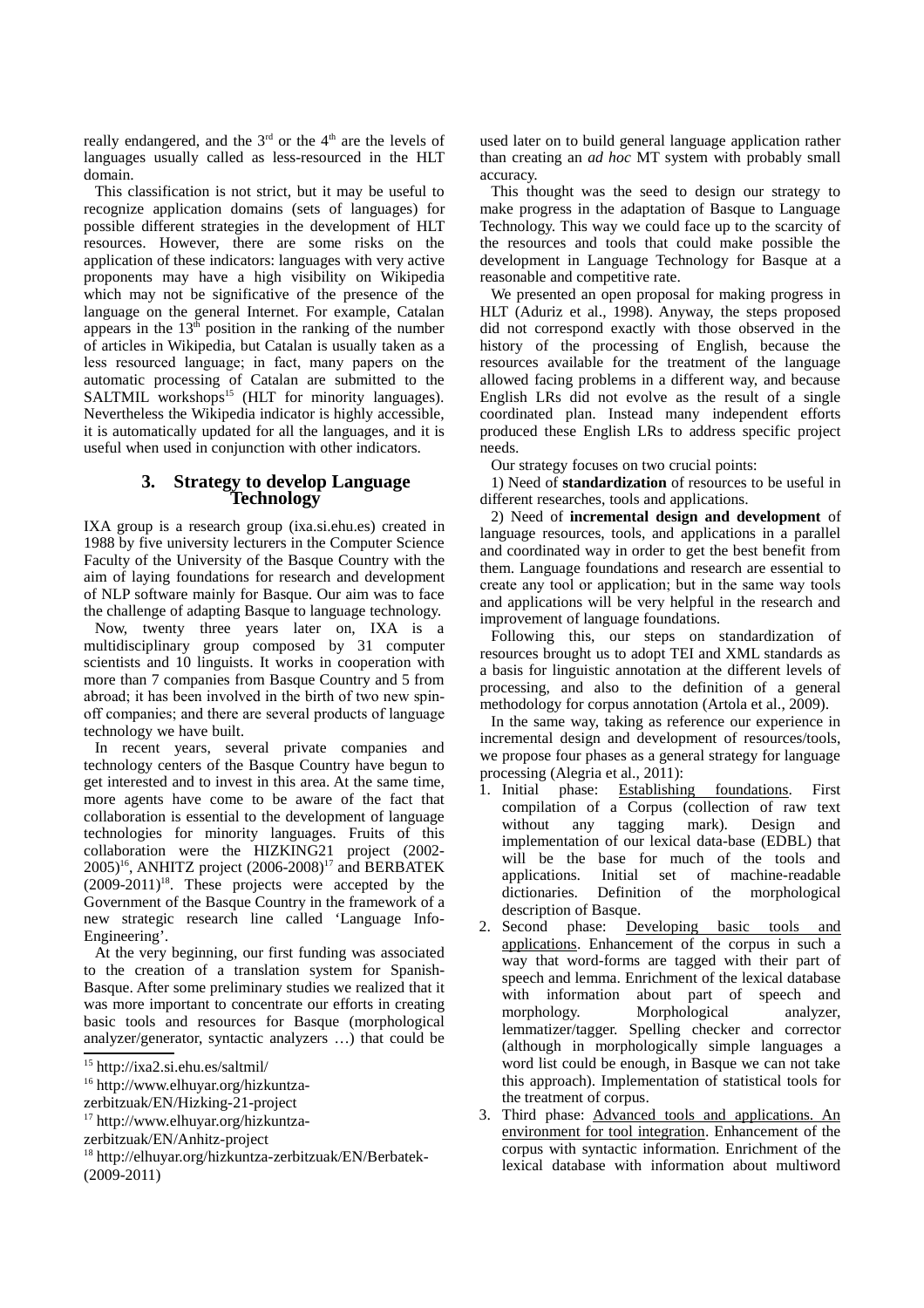lexical units, semantic information. Lexical-semantic knowledge base. Creation of concept taxonomy (e.g.: Wordnet). Description of surface and deep syntax. Grammar and style checkers. Word-sense disambiguation. Search machines that integrate lemmatization and language identification. Structured versions of dictionaries that allow enhanced functionality not available for printed or raw electronic versions. Integration of dictionaries in text editors. First integration of the resources and tools created so far in Computer Aided Language Learning (CALL) systems.

4. Fourth phase: Multilingualism and general applications. Information retrieval and extraction. Question/Answering. RBMT and SMT Machine Translation System development and Translation aids (integrated use of multiple online dictionaries, translation of noun phrases and simple sentences). Corpus IV (semantically tagged annotation of senses, argument-structure of sentences). Extraction of information based on semantics. Anaphora resolution and study of discourse markers.

The strategy presented established a good position to adopt those initiatives emerging during the last years such as: i) BLARK, Basic Language Resources Kit (Krauwer, 2003). Its aim was the definition of the minimal set of language resources necessary to do any precompetitive research and education, ii) CLARIN (Váradi *et al.* 2008), an interoperable research infrastructure of language resources and language technology that would allow to offer a stable, persistent, accessible and extendable infrastructure for the research in eHumanities; iii) META-NET Network of Excellence<sup>19</sup> that will set up the basis for a multilingual European information society facilitating the construction of advanced applications that enable automatic translation, multilingual information and knowledge management and content production across all European languages.

Besides, the success of the open source initiatives and the 2.0 communities came later. Now they are important instruments for a rapid and sustainable development of resources. Using open-source programs is a key factor of success, because efforts are not repeated and because there is a more or less widespread making contribution. Developing open-source code is more difficult and laborious, because it is necessary to structure the programs and prepare good documentation (in English). Simultaneously this is a key factor of quality and so, sustainability. Thus, using tool version control systems as  $SVN<sup>20</sup>$  and public repositories<sup>21</sup> brings us to a better methodology and so, easer reuse. However, arranging communities to help in enriching resources for lessresourced languages is not an easy task, without a substantial critical mass of collaborators this kind of processes is inviable.

To finish we will talk about what shouldn't be done when working on the treatment of languages with scarcity of resources.

- Do not start developing applications if linguistic foundations are not defined previously; we recommend following the above given order: foundations, tools and applications. This is a basic guarantee to face the next steps.
- When a new system has to be planned, do not create *ad hoc* lexical or syntactic resources; you should design those resources in a way that they could be easily extended to full coverage and that they could be reusable by any other tool or application. Sometimes competitive research will draw you to rapid development of ad hoc resources that will not be sustainable and not reusable.
- When implementing a new resource or tool, do not keep it to yourself; there are many researchers working on English, but only a few on each less resourced language; thus, the few results should be public and shared for research purposes, it is desirable to avoid needless and costly repetition of work. In this way open source and open content solutions are the best.

# **4. Related work**

The aim of the paper is to describe a strategy to be used when developing HLT for a language and to help to researchers/technicians when they have to work on it for a less resourced language. Other experiences and proposals have been reported.

The book *Corpus linguistics around the world* (Wilson et al., 2006) describes many corpus resources on several languages.

Our colleagues and us (Agirre et al. 2002) used the term "Basic toolkit for HLT" while Krauwer (2003) proposed a "Basic LAnguage Resource Kit (BLARK)" as a roadmap of tools to be developed for each language using the terminology defined in a joint initiative between ELSNET (European Network of Excellence in Language and Speech) and ELRA (European Language Resources Association) in 1998. In all these works a list of basic resources and tools are listed. Maegaard et al. (2004) describe a BLARK for Arabic and Simov et al. (2004) for Bulgarian. The term BLARK has been very successful and it is used in a large number of papers in the area.

Streiter et al. (2006) report on HLT projects for noncentral languages and proposes instructions for funding bodies and strategies for developers. They use the *non-central* term and underline the importance of making use of free software to improve the results. The chapter about benefits and unsolved problems when using open source software for non-central languages is very interesting. Forcada (2006) remarks the opportunity of using open source machine translation for minor languages.

The ELSNET network of excellence prepared definitions for a language resources and evaluation roadmap<sup>22</sup>, using for that the HLT Roadmap System, a

<sup>19</sup> http://www.meta-net.eu/mission

<sup>20</sup> http://subversion.tigris.org/

<sup>21</sup> http://sourceforge.net/ is the most popular

<sup>22</sup> http://elsnet.dfki.de/roadmap.php